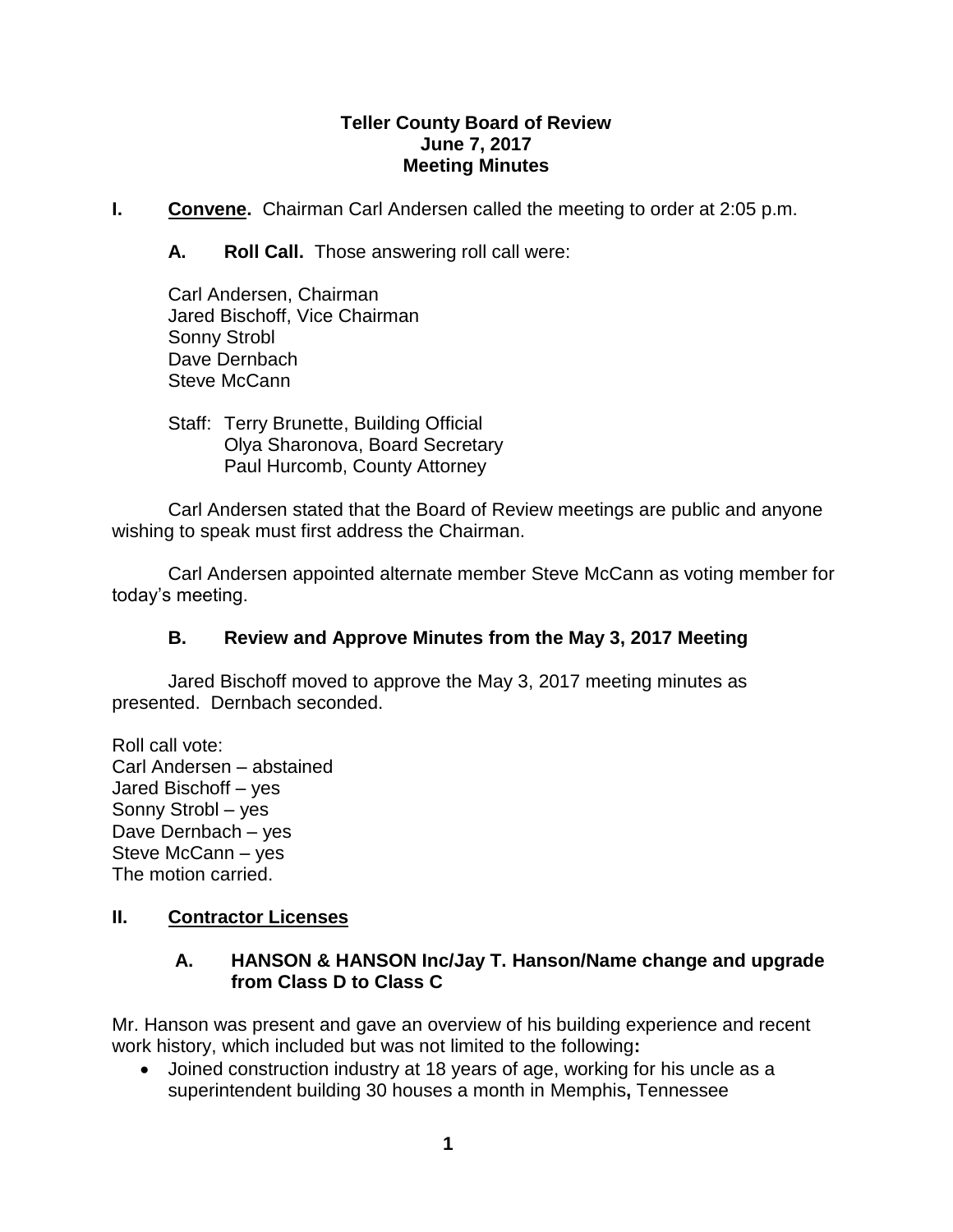- Built houses in Kansas City for a few years
- Moved to Colorado Springs, received his El Paso class C contractor license, and built large amount of homes
- Retired in 2003, now due to a request of an investor returning to building industry
- Holds Class A in Jefferson County, Class B-1 in El Paso County, Class C in Pueblo, and Class A in Florida
- Rebuilt Supper Dome in New Orleans after Hurricane Catrina

There was further discussion between the applicant and the Board. The Board reviewed the submitted packet and asked Mr. Hanson clarifying questions.

- Mr. Hanson has not built a house since the 90's
- Spent last 4 years in Costa Rica, building resorts and casinos

Terry Brunette presented his staff report with a recommendation for a Limited Class C License. The Board explained to the applicant that a Limited Class C License would be for one Class C project only and then he would need to come back before the Board after the completion for a review of the project and consideration of a full Class C license.

Carl Andersen opened this matter up for public comment. No public comment. Close public comment.

Sonny Strobl moved to grant HANSON & HANSON Inc with Jay T. Hanson as the examinee, a name change and upgrade from Class D to a Limited Class C License for one Class C ground up project and to appear before the Board of Review after the completion of that project for an upgrade to a full Class C License. Carl Andersen seconded.

Roll call vote: Carl Andersen – yes Jared Bischoff – yes Sonny Strobl – yes Dave Dernbach – yes Steve McCann – yes The motion carried.

Jared Bischoff recused himself from the next agenda item and left the meeting room.

# **B. 5 Star Home Construction, LLC/Geraldine Diethelm/Class C**

Ms. Diethelm was present and gave an overview of her building experience and recent work history, which included but was not limited to the following**:**

- Joined construction industry 3-4 years ago, when her father, also a builder, helped her build her own residence in Teller County
- She moved to a superintendent position and has been doing work for general contractors in Teller County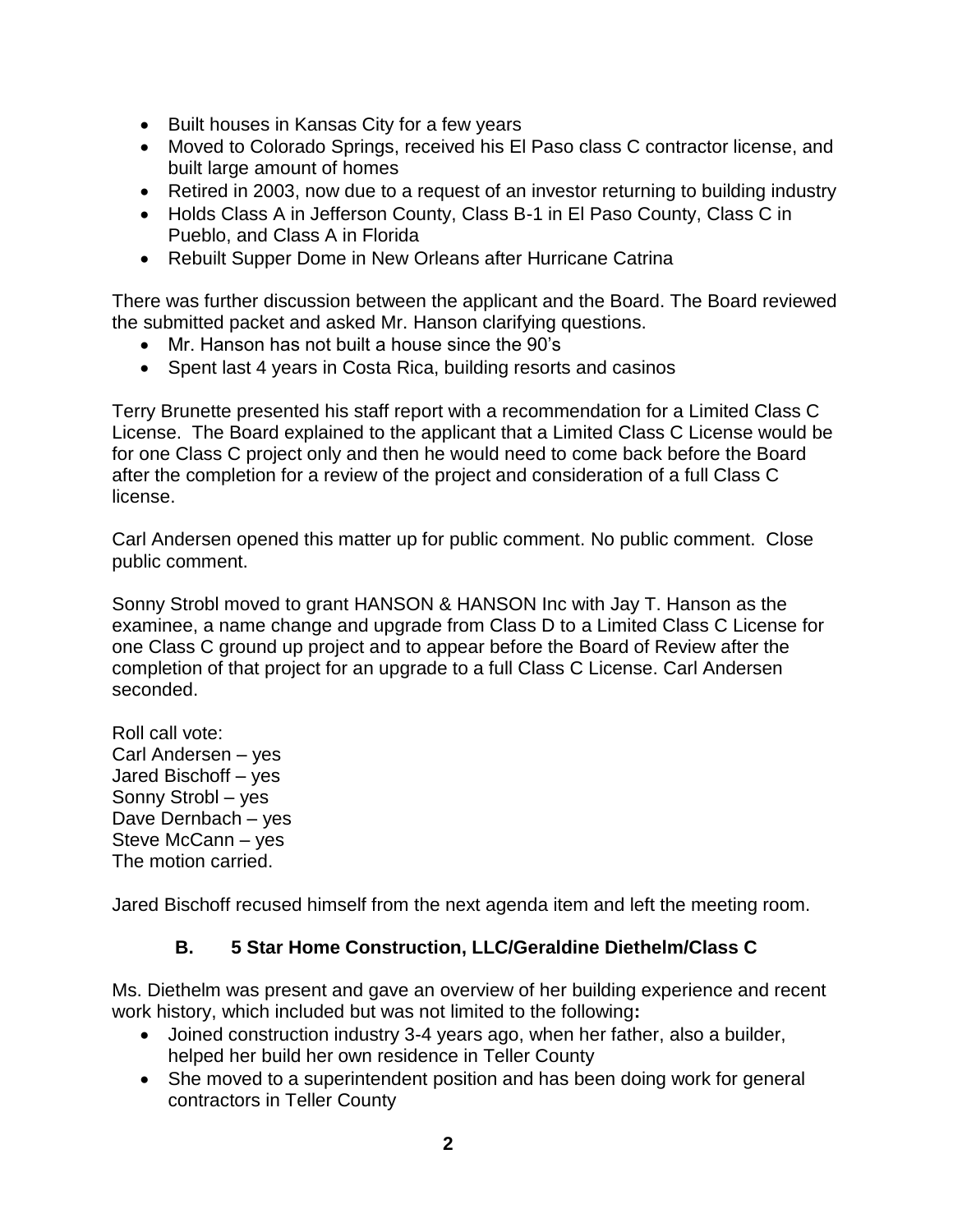- 1 residence under her supervision already received a Certificate of Occupancy and 3 more are on their way
- Applying for general contractor license today in order to build 3 more homes this year, all similar in shape and size

There was further discussion between the applicant and the Board. The Board reviewed the submitted packet and asked Ms. Diethelm clarifying questions.

- Uses local subcontractors, strives to keep same crew on each house, currently is working under General Contractor Jeff Smith
- Ms. Diethelm is a detail oriented well organized superintendent

Sonny Strobl disclosed that he has done work with Ms. Diethelm in the past however saw no conflict of interest in his participation.

Carl Andersen opened this matter up for public comment. There being no public present, he closed public comment.

Terry Brunette presented his staff report with a recommendation for a Limited Class C License. The Board explained to the applicant that a Limited Class C License would be for one Class C project only and then he would need to come back before the Board after the completion for a review of the project and consideration of a full Class C license.

Paul Hurcomb noted that the Teller County's Workers' Compensation Statement was not completed by Ms. Diethelm and asked her to initial #3 and #4 on this Statement to complete it. Ms. Diethelm did so.

Carl Andersen also noted that the Certificate of Liability Insurance in the packet did not list Teller County as Certificate Holder and that updated form needed to be provided to the Building Department.

Dave Dernbach moved to grant 5 Star Home Construction, LLC with Geraldine Diethelm as the examinee a Limited Class C License for one Class C ground up project and to appear before the Board of Review after the completion of that project for an upgrade to a full Class C License, and also with a condition that an updated Certificate of Liability Insurance listing Teller County as Certificate Holder to be filed with the Building Department. Steve McCann seconded.

Roll call vote: Carl Andersen – yes Sonny Strobl – yes Dave Dernbach – yes Steve McCann – yes The motion carried.

Jared Bischoff re-joined the meeting.